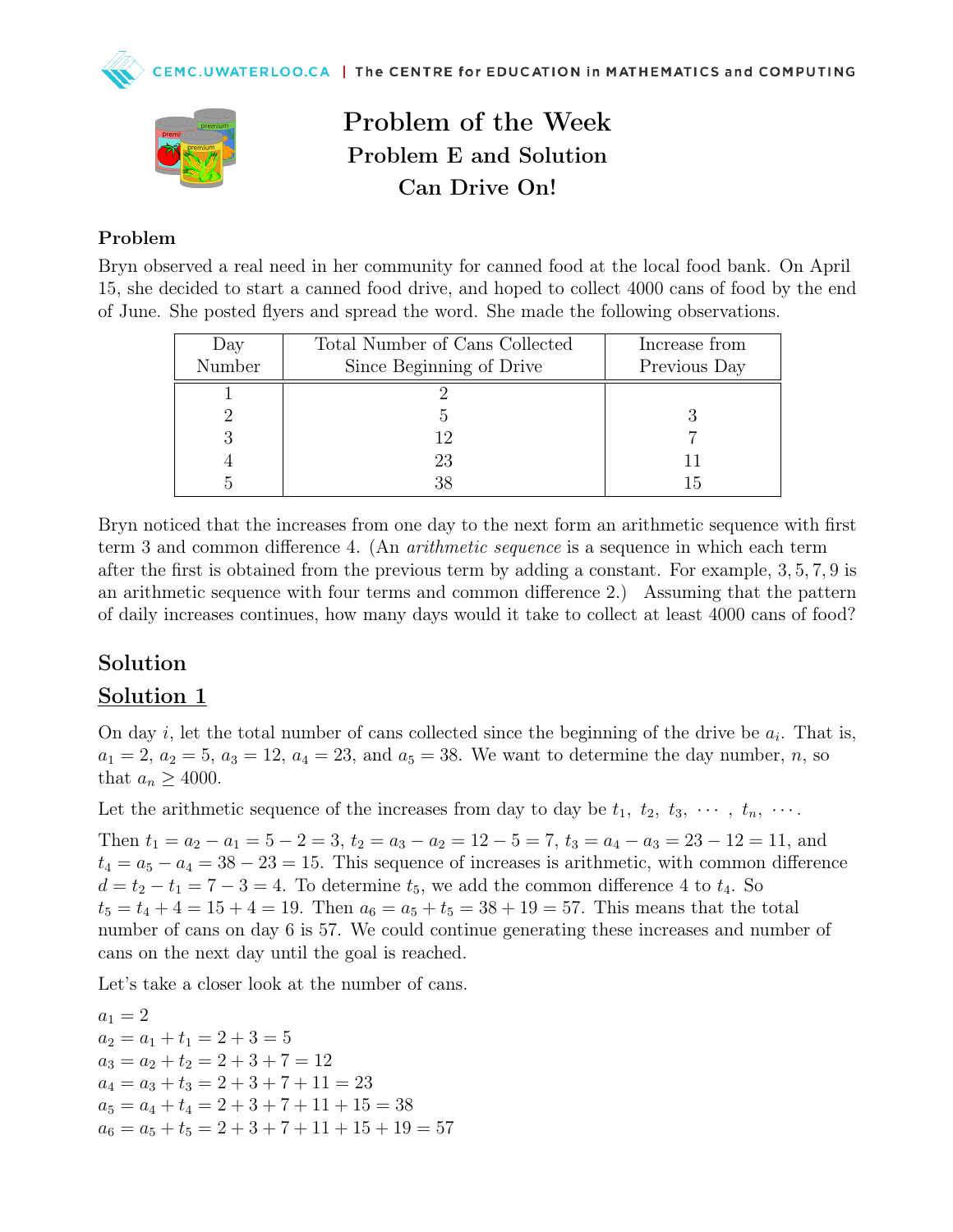# LOO.CA | The CENTRE for EDUCATION in MATHEMATICS and COMPUTING

|        |       |           | Day Number   Total Number of Cans   Daily Increase   Difference of the Daily Increase |
|--------|-------|-----------|---------------------------------------------------------------------------------------|
| $\, n$ | $a_n$ | $\iota_n$ |                                                                                       |
|        |       |           |                                                                                       |
|        |       |           |                                                                                       |
|        |       |           |                                                                                       |
|        | 23    | 15        |                                                                                       |
|        | 38    |           |                                                                                       |
|        |       |           |                                                                                       |

We can present the information in a table.

Since the second difference is constant, we can represent the general term of the sequence of total cans with a quadratic function in n. Let  $a_n = pn^2 + qn + r$ , where p, q, r are constants.

For  $n = 1$ ,  $a_1 = 2 = p(1)^2 + q(1) + r$ . Therefore,  $p + q + r = 2$ . (1) For  $n = 2$ ,  $a_2 = 5 = p(2)^2 + q(2) + r$ . Therefore,  $4p + 2q + r = 5$ . (2) For  $n = 3$ ,  $a_3 = 12 = p(3)^2 + q(3) + r$ . Therefore,  $9p + 3q + r = 12$ . (3) Subtracting (1) from (2),  $3p + q = 3$ . (4) Subtracting (2) from (3),  $5p + q = 7$ . (5) Subtracting (4) from (5),  $2p = 4$  and  $p = 2$  follows. Substituting  $p = 2$  into (4),  $3(2) + q = 3$  and  $q = -3$  follows. Substituting  $p = 2$ ,  $q = -3$  into (1),  $2 - 3 + r = 2$  and  $r = 3$  follows. Therefore,  $a_n = 2n^2 - 3n + 3$  is the general term of the sequence of total cans, in terms of n. We want to find the value of n so that  $2n^2 - 3n + 3 \ge 4000$ . We will do so by first solving  $2n^2 - 3n + 3 = 4000$  for n. Rearranging the equation, we obtain  $2n^2 - 3n - 3997 = 0$ . Using the quadratic formula,  $n \approx -43.96$  or  $n \approx 45.46$ . Since n is the day number,  $n > 0$ . Therefore,  $n \approx 45.46$ , and it follows that on day 46 there would be over 4000 cans collected in total.

If we check when  $n = 45$ ,  $a_{45} = 3918$  cans, which is under the goal.

When  $n = 46$ ,  $a_{46} = 4097$  cans and the goal is achieved. Therefore, it would take 46 days to collect at least 4000 cans of food. There are over 46 days from April 15 to the end of June, so it is possible to achieve the goal if the pattern continues.

Two more solutions follow.

### Solution 2

As in Solution 1, on day  $i$ , let the total number of cans collected since the beginning of the drive be  $a_i$  and let the sequence of daily increases be  $t_1$ ,  $t_2$ ,  $t_3$ ,  $\cdots$ ,  $t_n$ ,  $\cdots$ . Then  $t_1 = a_2 - a_1 = 3$ and  $t_2 = a_3 - a_2 = 7$ . Since the sequence of daily increases is arithmetic, the constant difference is  $d = 7 - 3 = 4$ . We can generate more terms:  $t_3 = 11$ ,  $t_4 = 15$ ,  $t_5 = 19$ ,  $\cdots$ .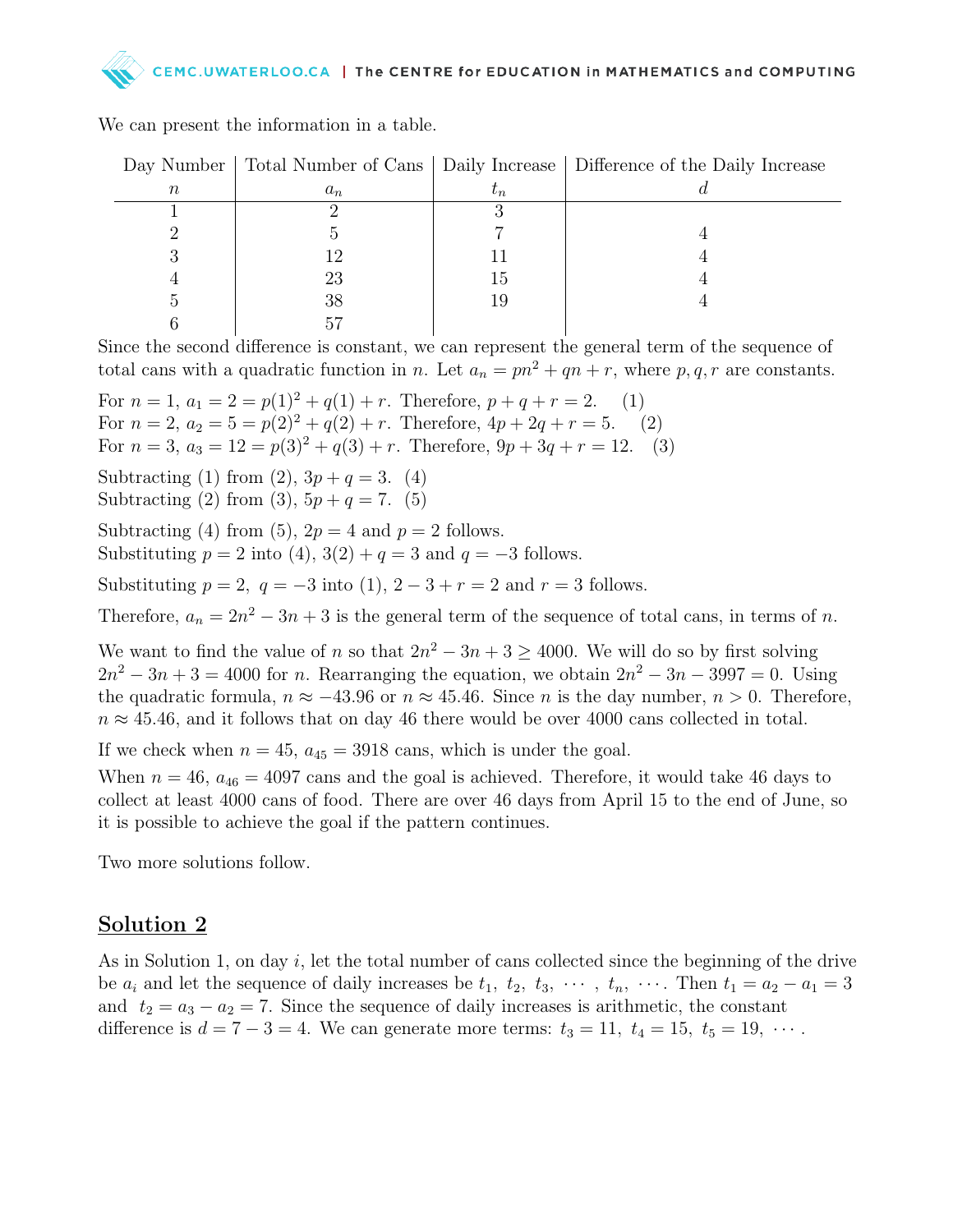## CEMC.UWATERLOO.CA | The CENTRE for EDUCATION in MATHEMATICS and COMPUTING

Each term in the sequence of daily increases is the difference between consecutive terms of the original sequence, so we get the following equations.

$$
a_2 - a_1 = t_1
$$
  
\n
$$
a_3 - a_2 = t_2
$$
  
\n
$$
a_4 - a_3 = t_3
$$
  
\n
$$
\vdots
$$
  
\n
$$
a_{n-2} - a_{n-3} = t_{n-3}
$$
  
\n
$$
a_{n-1} - a_{n-2} = t_{n-2}
$$

$$
a_n - a_{n-1} = t_{n-1}
$$

Adding these equations, we get

$$
a_n - a_1 = t_1 + t_2 + t_3 + \dots + t_{n-2} + t_{n-1} = S_{n-1} \quad (1)
$$

as illustrated below.

$$
\begin{array}{rcl}\n\mathcal{U}_2 & - & a_1 & = & t_1 \\
\mathcal{U}_3 & - & \mathcal{U}_2 & = & t_2 \\
\mathcal{U}_4 & - & \mathcal{U}_3 & = & t_3 \\
&\vdots & \vdots & \ddots & \vdots \\
\mathcal{U}_{n-2} & - & \mathcal{U}_{n-3} & = & t_{n-3} \\
\mathcal{U}_{n-1} & - & \mathcal{U}_{n-2} & = & t_{n-2} \\
&\vdots & & \vdots & \ddots & \vdots \\
a_n & - & \mathcal{U}_{n-1} & = & t_{n-1} \\
\end{array}
$$
\n
$$
\mathcal{U}_n
$$

To find the sum  $S_{n-1} = t_1 + t_2 + t_3 + \cdots + t_{n-2} + t_{n-1}$ , we can use the formula  $S_n =$  $\tilde{n}$ 2  $[2a + (n-1)d]$  with  $a = 3$  and  $d = 4$  for  $(n-1)$  terms. So,

$$
S_{n-1} = t_1 + t_2 + t_3 + \dots + t_{n-2} + t_{n-1}
$$
  
= 
$$
\frac{n-1}{2} [2a + ((n-1) - 1)d]
$$
  
= 
$$
\frac{n-1}{2} [2(3) + ((n-1) - 1)(4)]
$$
  
= 
$$
\frac{n-1}{2} [6 + (n-2)(4)]
$$
  
= 
$$
\frac{n-1}{2} [6 + 4n - 8]
$$
  
= 
$$
\frac{n-1}{2} [4n - 2]
$$
  
= 
$$
(n-1)(2n - 1)
$$